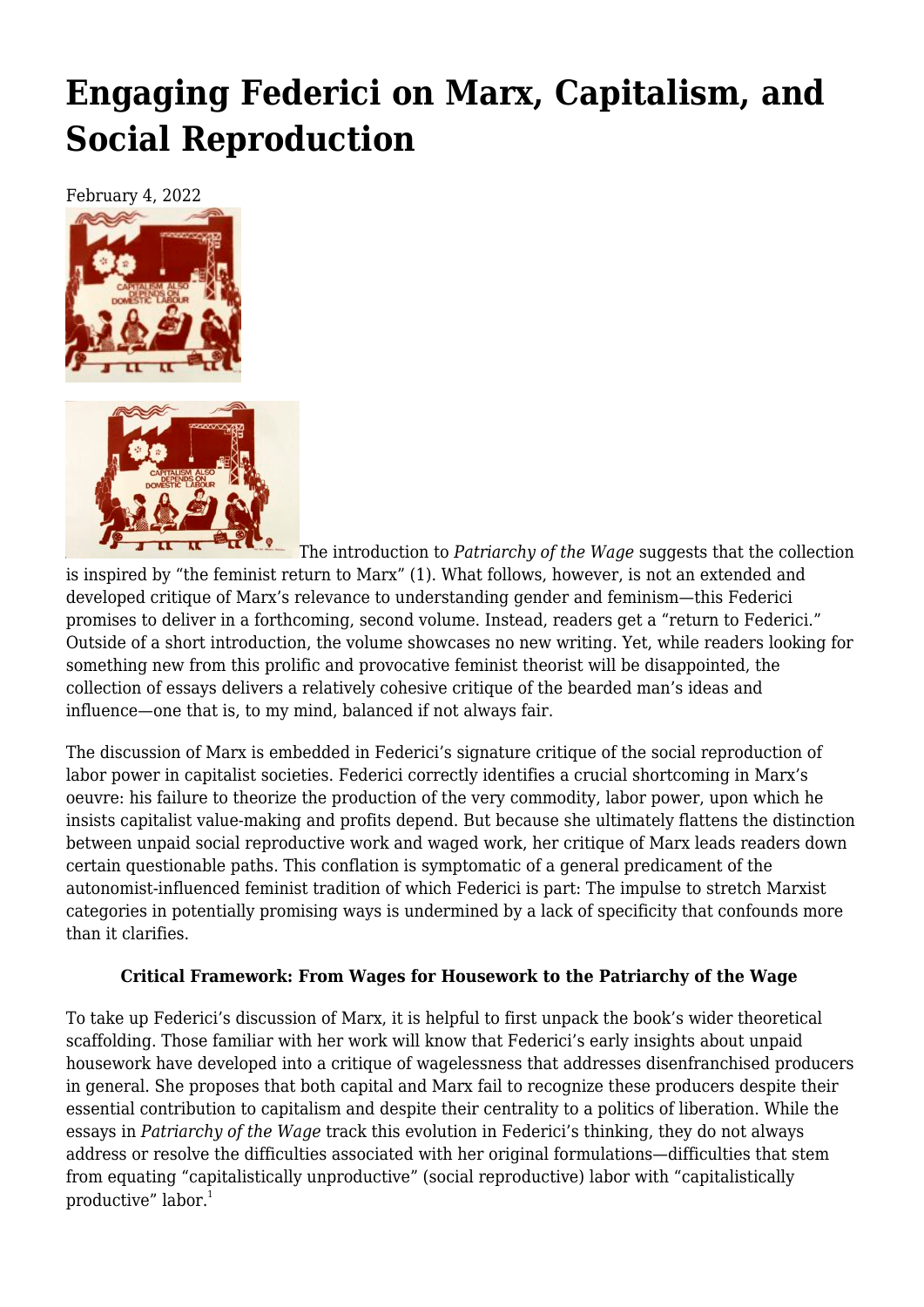Chapters One and Two, written in the mid-1970s, introduce the ideas and debates that the later chapters circle back to and extend. Here, Federici (and co-writer Nicola Cox) advance the case for theorizing housework and unwaged work as "the pillars of capitalist production" (12), while lambasting "productivist" leftists for their narrow understanding of capitalism as a system of *waged* labor alone and for their disdain for the politicization of housework (instead tying the prospects for women's liberation to participation in waged labor). "Leftists," they write, "are not interested in freeing us from housework but only want to make our work more efficient" (26).

These chapters usefully affirm a point that critics often occlude: The Wages for Housework campaign that Federici co-founded was not imagined as a reformist bid for monetary compensation.<sup>2</sup> It was an *anti-wage*, and therefore anti-capitalist, demand. Campaigners vied "not to be let into the wage relation (though we are unwaged, we were never outside of it) but to be let out, for every sector of the working class to be let out" (19). In refusing to reproduce for capital, Wages for Housework feminists aimed "to be priceless, to price ourselves out of the market" (22). Such paradoxical logic is clever but ultimately confusing: The wage demand is after all, *on the face of it*, a demand for a capitalist wage. Even Federici and Cox cannot avoid the implication, noting, "We want a wage in order to reclaim our time and energy and not have to be confined by a second job because we need financial independence" (20). Unfortunately, Federici misses the opportunity here (in footnotes or later chapters) to address these and other confoundments.

Rather, her later essays, while dropping the wage demand, do not engage critics of her focus on women's *unpaid* work. In a 2017 essay, for instance, Federici continues to position women's unpaid domestic and sex work as the defining feature of women's oppression, writing that "capitalism has empowered men to supervise and command our unpaid labor and discipline our time and space" (44). Without denying that many women are oppressed by their partners at home, her claim is far from universally true (consider that the number of U.S. households that are headed by single parents or same-sex couples is much higher today than in the 1970s). $^3$  Federici likely wouldn't contest such facts, but she nonetheless fails to account for them theoretically. Neither does she take up the longstanding criticism (beginning in 1981 with Angela Davis in *Women, Race and Class*) that this portrayal of oppression does not generally resonate with Black women's experiences.<sup>4</sup>

Federici does address race and racism when she extends her analysis beyond the housewife, though this discussion is brief and unsatisfying. In a 2014 essay, she links the conditions of unpaid, undervalued housewives to those of subsistence farmers and informal laborers who produce the food and clothing that keep the cost of socially reproducing other waged workers low (57). Together, she proposes, these are the workers that capital exploits but does not recognize, drawing on racist and sexist ideologies to divide the labor market. This observation has the virtue of emphasizing that capitalism thrives on multiple forms of work, not just waged labor in the formal economy. And it describes racism as structured into the global organization of the labor market in ways that contain the overall costs of social reproduction. But it theorizes racism simply as an ideology that serves capital, a fairly obvious but not full or nuanced explanation.<sup>5</sup> Moreover, the passage says nothing about the specificity of racial, colonial, and sexist relations within capitalism, while also effacing any meaningful distinction between the social reproductive work of producing human life and that of precarious informal workers who produce goods and services for the capitalist market (some, not all, of which are essential to life).

This sliding between groups of workers who endure radically different conditions of work speaks to a more general, and frustrating, tendency in these essays to overlook or bypass significant distinctions in favor of making sweeping claims. We see as much in Federici's uptake of Marxist categories, such as her insistence that unwaged social reproductive work, though not organized directly by capital (57), is nonetheless fully subsumed to capital (42). We also see it in her more descriptive passages,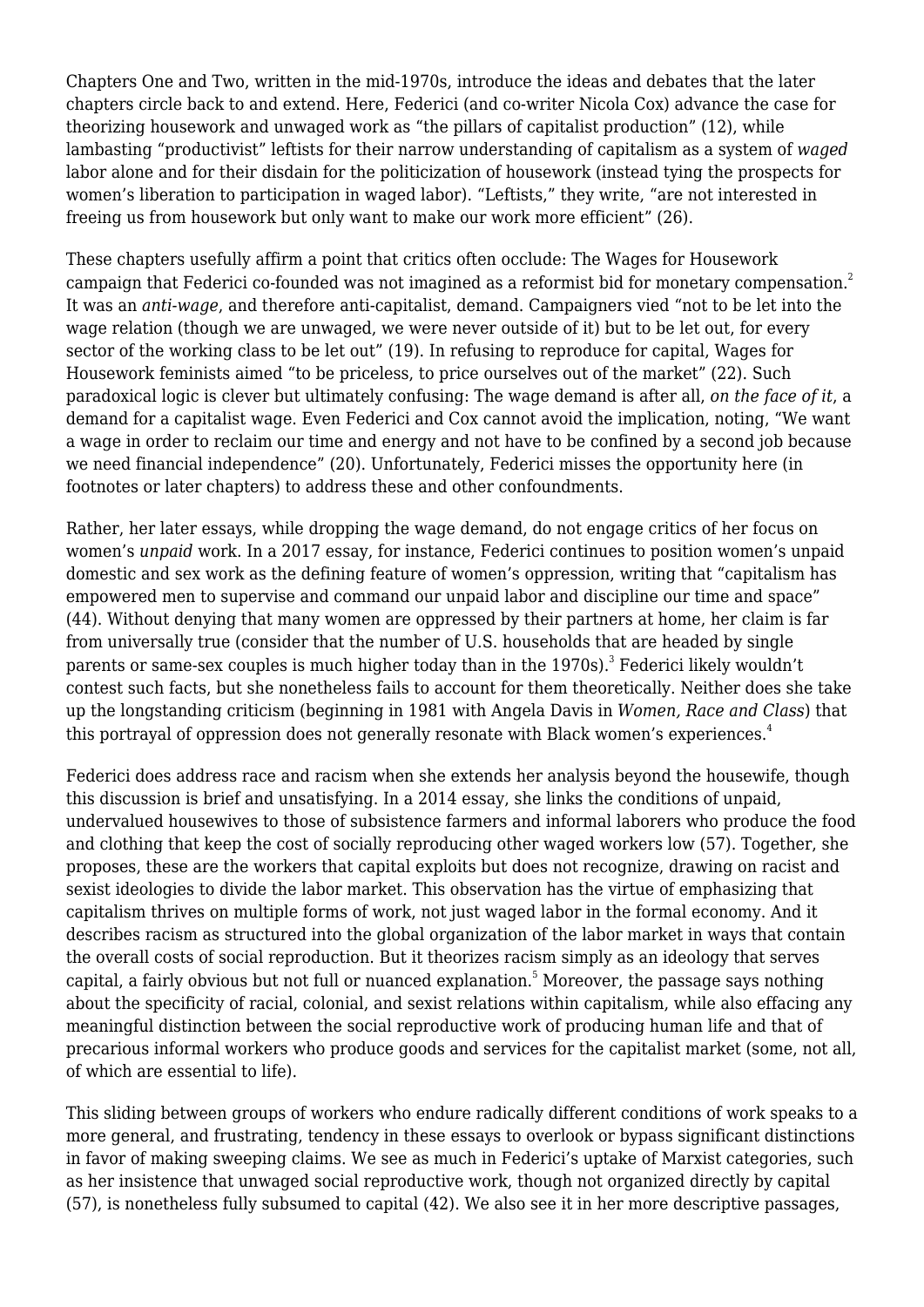such as her proposal that women's decisions to divorce or bear fewer children constitutes a "revolt" against capital (29) or that women's refusal to reproduce children is the impetus for the "formation of a global labor market" (93).<sup>6</sup>

Yet Federici's sweeping approach has an upside. She is a big thinker, by which I mean someone who never loses sight of the whole, of the capitalist totality. If she often ignores the nuances, she identifies larger patterns that highlight the core dynamics of capitalism. One such pattern appears in Chapters Three and Six, in which she links increasing state intervention in family life (beginning with the passage of protective legislation in England in 1842 and intensifying through the 1870s into the turn of the century with the criminalization of sex work, compulsory schooling, and the emergence of domestic arts training and day nurseries) with the shifts in the dominant form of capitalist exploitation—the shift, that is, from light to heavy industry, which called for a more resilient, disciplined, and "skilled," workforce. Over this period, she writes, social reproduction "becomes the object of a specific state initiative binding it more tightly to the need of the labor market and the capitalist discipline of work" (42). This inaugurates what Federici calls the "patriarchy of the wage," an era that lasts until the 1970s in which the wage grants working-class men control over their wives (and children's) bodies and work.<sup>7</sup>

Federici's commentary here does not acknowledge the complexity of power relations: The state appears to act simply on behalf of the capitalist, and male workers mostly collude in keeping women out of waged work.<sup>8</sup> Still, the move to track state regulation of social reproduction in relation to the dominant forms of exploitation in capitalist society is precisely the sort of empirical work that can advance social reproduction feminism as a field of study. If not a novel contribution—Federici's *Caliban and the Witch* along with books by Antonella Picchio and Wally Seccombe are trailblazers in this regard<sup>9</sup>—Federici's thesis serves as an important point of reference for further research.

## **On Marx and Marxism**

The thesis on state involvement in social reproduction unfolds as part of a discussion of Marx and Marxism. Here, Federici pursues two questions: Why does Marx not theorize women's oppression and social reproductive labor in particular? And why do feminists need Marxism? She answers the second question without reservation. Marx's historical materialist methodology and analysis are essential to feminism primarily because he provides a language and set of concepts that reveal how the capitalist organization of work is exploitative and based upon social antagonisms and subordination. In "refusing to separate the economic from the political" (52), Marx shows us that the economy is not the closed system that classical political economists would have us believe. Marx is also essential, she proposes, for locating the key to social liberation in the communal organization of work.

Feminists cannot dispense with Marx, therefore. But they must also recognize the limits of his oeuvre and push beyond them if they are to account for women's oppression in capitalist societies. In this, Federici is spot on, helpfully identifying those limits in Marx's conceptual frame and reasoning. But the weaknesses outlined above resurface in her explanation of Marx's shortcomings, leading her to stretch and/or misconstrue the evidence in ways that ultimately produce a one-sided, and thus inaccurate, account of Marx and Marxism.

Federici considers two types of explanation for why Marx was not a feminist, one taking stock of his socio-historical positioning, the other of his theoretical concepts and analysis. Regarding the former, Federici informs readers that her thinking has changed over time (38-39). In early essays, she writes, she accepted that Marx was writing at a moment when the patriarchal proletarian family was not yet consolidated. Since working-class women and children were, initially, swept into formal waged labor, his neglect of domestic labor is, if not forgivable, perhaps understandable. Today,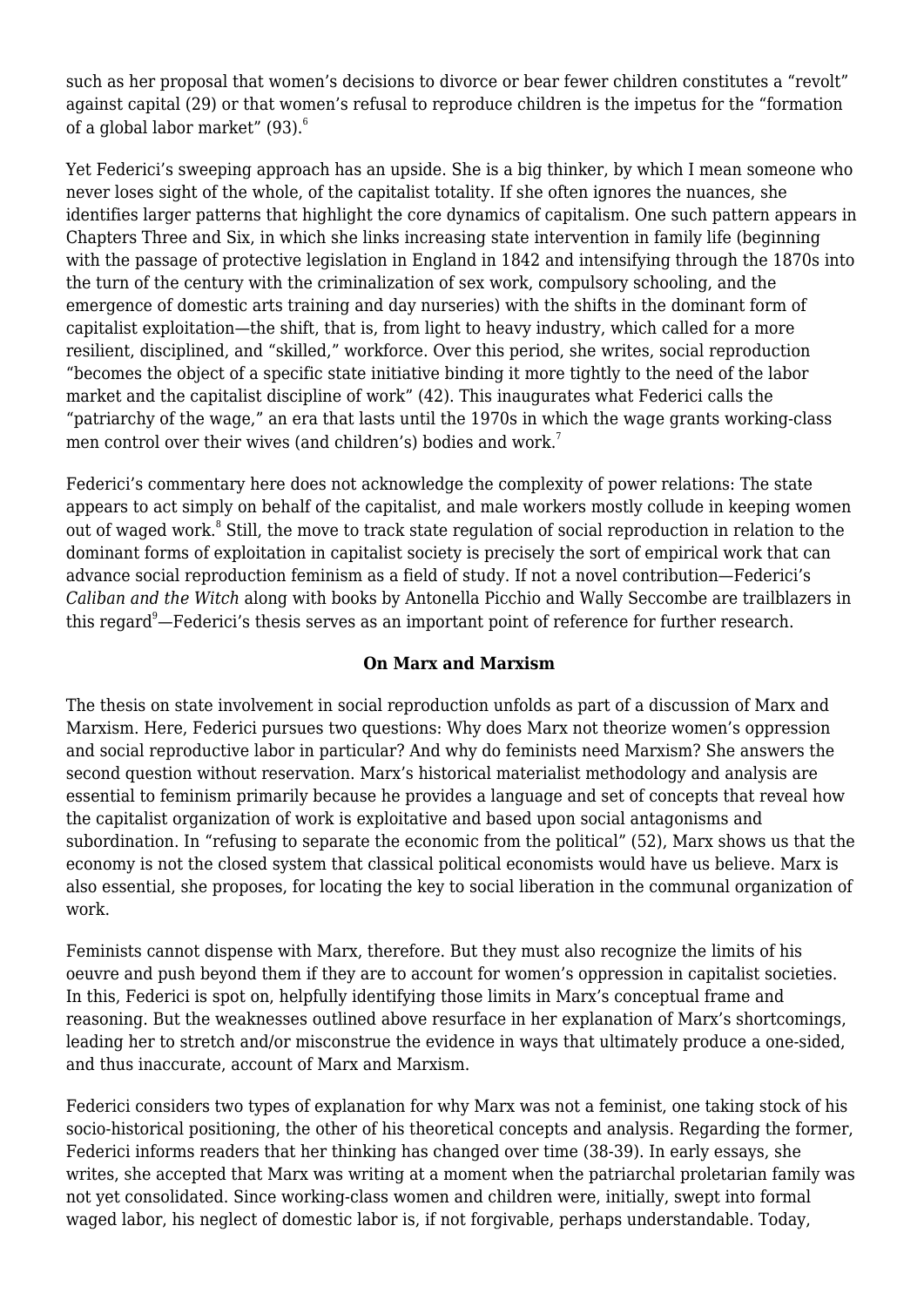however, Federici no longer buys this, and what flows from her skepticism is a thoughtful, if not always fair, appraisal of Marx's social and political milieu.

As early as the 1830s, Federici points out, feminist utopian socialists were debating and experimenting with the socialization of housework, while by mid-nineteenth century, women comprised just 20 to 30 percent of factory workers, as many exited waged work upon childbirth. Those who remained struggled for reduced working hours—allowing them to shift domestic work from evenings onto a Saturday afternoon (38-39). So, domestic work *was* an issue for women workers in Marx's time. Moreover, Federici notes, while Marx laments both the harsh conditions of female factory workers and the fact that male heads of households controlled the wages of their wives' labor, he does not attempt to *explain* these gendered power imbalances. Had he done so, she writes, he "would have recognized the existence of a fundamental anomaly in capitalist relations," (85)—namely that juridical "freedom" is not a universal condition of all waged workers.

This leads Federici to a series of speculations. She submits that perhaps Marx was a creature of his time, after all, pointing out that increasingly after 1830, in the state and popular imaginary, "worker" meant "laborious, honest wage worker" (82)—an ethical and rights-bearing figure distinct from more precarious, less trustworthy members of the underclasses. From here Federici moves on to another, less tenable, speculation: Marx's neglect of domestic labor was a matter of "political expedience" (86). As a leader of the First International Workingmen's Association, Marx, in 1872, supported the ousting of Section 12, led by American feminist Victoria Woodhull. He did so by urging a resolution insisting that two-thirds of the membership of any IWA section be wage earners, thereby precluding any section's domination by unwaged housewives. To shore up the evidence of his sexism, Federici cites Harriet Law, the only woman on the IWA's General Council. Law castigates Marx for his supposed "fence-sitting" (87) in debates over the family wage. Though he supported women's right to work in the factories, he harshly criticized the conditions of such work—a stance Law believed emboldened the anti-feminists. This was possibly politically expedient, suggests Federici, because Marx knew that such a view would go over well with the majority of the IWA membership.

These are tantalizing speculations, even if they are not terribly compelling. As Federici acknowledges, Marx's apparent support for the family wage was possibly "temporary" (87) and no doubt ambivalent because he anticipated the dissolution of the family and believed working-class consciousness could only develop if women were welcomed into the ranks of waged workers.<sup>10</sup> As for Marx's support for the expulsion of Section 12, one should (but Federici doesn't) at least take into account his overt justification, which has to do with fears of middle-class reformers swamping IWA sections, fears that, according to Hal Draper, informed Marx's politics from the 1840s onward.<sup>11</sup>

While Federici is correct that we cannot excuse Marx for simply being ignorant that unpaid domestic work was a point of individual or collective struggle, it is equally true that we may never definitively know Marx's motivations. And it is for this reason that her other question—about the theoretical apparatus we inherit from Marx—is more germane.

Here, Federici identifies a "contradiction" (55) at the heart of Marxism:<sup>12</sup> Although Marx saw work as social activity that takes a specific social form, he fails to extend this understanding to procreation, childcare, and domestic and sexual work. His naturalization of these activities is especially vexing because he builds his theory of capitalist accumulation upon the sale of labor power—a commodity that he understood was produced outside the capital/labor relation. Marx, writes Federici, "should have realized that though housework appeared as an age-old, natural activity and a personal service, in reality, no less than the production of commodities, it was a historically specific type of work, a product of the separation between production and reproduction that had never existed in societies not governed by the law of exchange value, and essential, in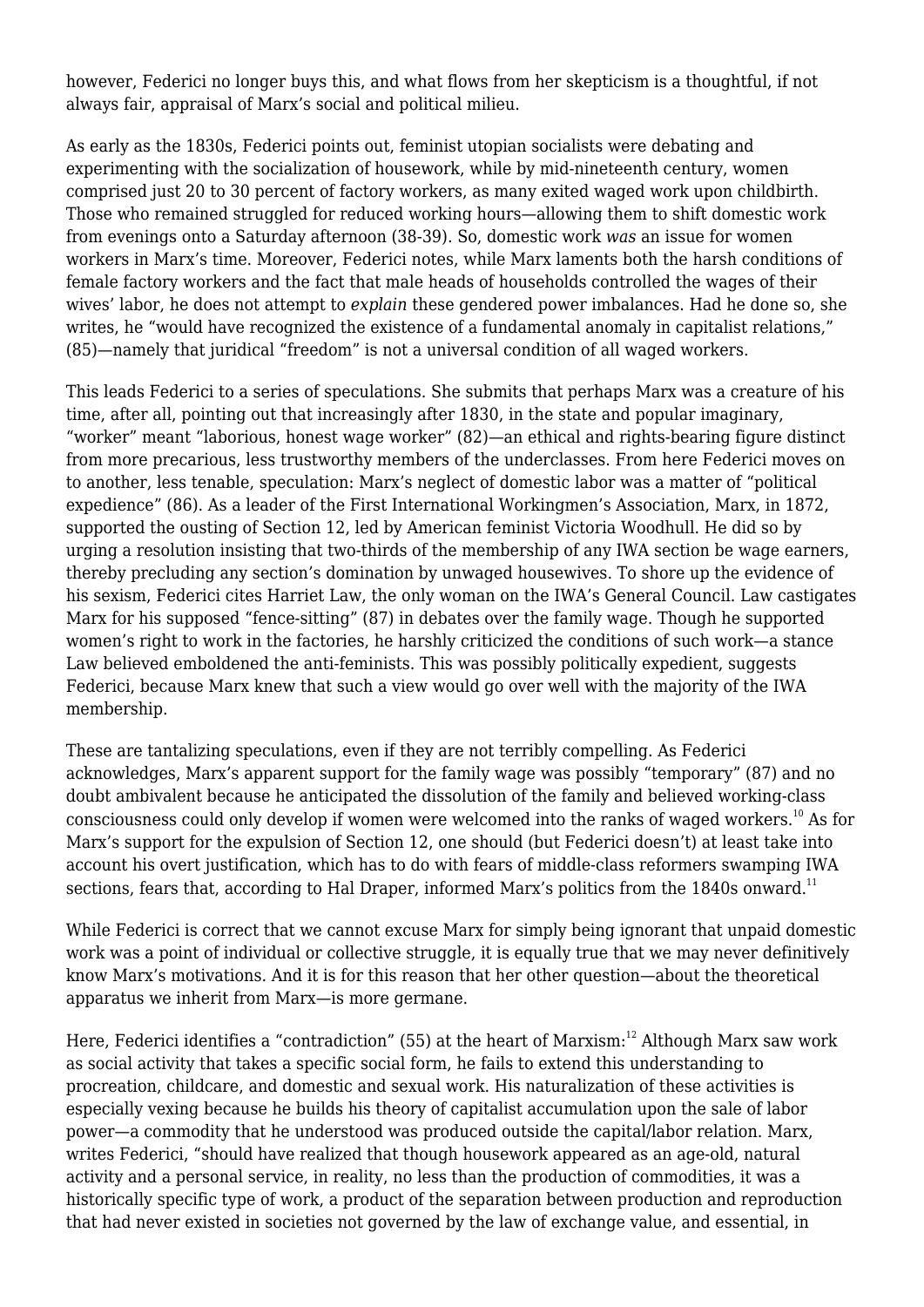proletarian communities, to the production of labor power" (39).

Federici accepts that this is at least in part because Marx's attention in *Capital* is on the "inner logic" of the system (81). "According to his political theory," she writes, "the sphere of familial and gender relations had no specific function in capital accumulation or the constitution of workers' subjectivity and class formation" (77). And this, she proposes, leads him to codify the separation between production and reproduction despite apparently knowing better. At this point in the text, Federici directs readers to a quote from Marx's *Theories of Surplus Value*, Part I, in which he writes, "Productive labor would therefore be such labor as produces commodities or directly produces, trains, develops, maintains or reproduces labor-power itself" (93, n. 21). In appearing to claim that social reproductive labor is value-productive, claims Federici, Marx proves that he saw such labor as "an essential part of capitalist production" (82).

This is, frankly, wrong. The citation is from a passage in which Marx discusses *Adam Smith's* (not his own) understanding of reproductive labor. And he goes on to say that Smith ultimately *excludes* reproductive labor from the category of labor producing capitalist value—a *position Marx agrees* with, albeit for different reasons than those Smith gives.<sup>13</sup> Not only does Federici misrepresent Marx's view here, the point is irrelevant to the argument that she, correctly, wants to advance. That is, whether or not Marx knew better, he *does* fail to theorize social reproductive work, and this failure stands *despite* his clear understanding that labor power is attached to living labor that is produced in some other way.

Holding that Marx knew better, however, Federici isn't content to rest with the "inner logic" explanation. And so she reaches for another, rooted in Marx's apparent misrecognition of what capitalist work is and how capitalism lays the material foundation upon which socialism can be built. Marx, she proposes, defined work narrowly, as male, white, waged labor, ascribing to it positive, liberating qualities. That is, Marx saw the capitalist organization of work into large-scale, industrialized operations as advantageous insofar as it taught workers "uniformity, regularity, and the principles of technological development" (60)—qualities essential to building communism. (She doesn't explain how he reconciles this view with his critique of alienated labor.) Federici stresses that Marx condemned preindustrial forms of production as backward and put his faith in technology's productive powers as the basis for provisioning a future socialist society, freeing workers from the drudgery of work.

Yet social reproductive work, Federici observes, is typically resistant to rationalization and technologization, thus falling outside of Marx's purview. Moreover, far from preparing workers for communism, she notes, capitalism (and automation) *destroys* cooperative forms of work that did exist, robs workers of essential skills and knowledge, and ruinously depletes the world's ecosystems. Feminists must reject this "machine-based communism" (62) in favor of a politics of the commons that prioritizes self-organized "communing activities," such as urban gardening, time-banking, and open-sourcing (67). In this way, she claims, work itself is restructured, subverting capitalist meanings and production of value.

Part of what Federici writes here cannot be denied. Marx did focus on waged work and did have an overly optimistic appraisal of industrialization and industrial work as laying the material foundations for the transition to communism. And she is wise to warn against the idea that workers could simply take over existing technology and use it to advance the collective good. But Marx's views are far more critical than Federici presents—a point she acknowledges almost as quickly as she dismisses. For example, she writes that Marx "*intuited*" (61, emphasis added) how devastating the mechanization of agriculture was to the soil and the worker. And that Marx "*apparently* abandoned some of his political axioms" (52, emphasis added) after the Paris Commune and his reading of *Ancient Society*. These are clear understatements that skirt serious engagement with the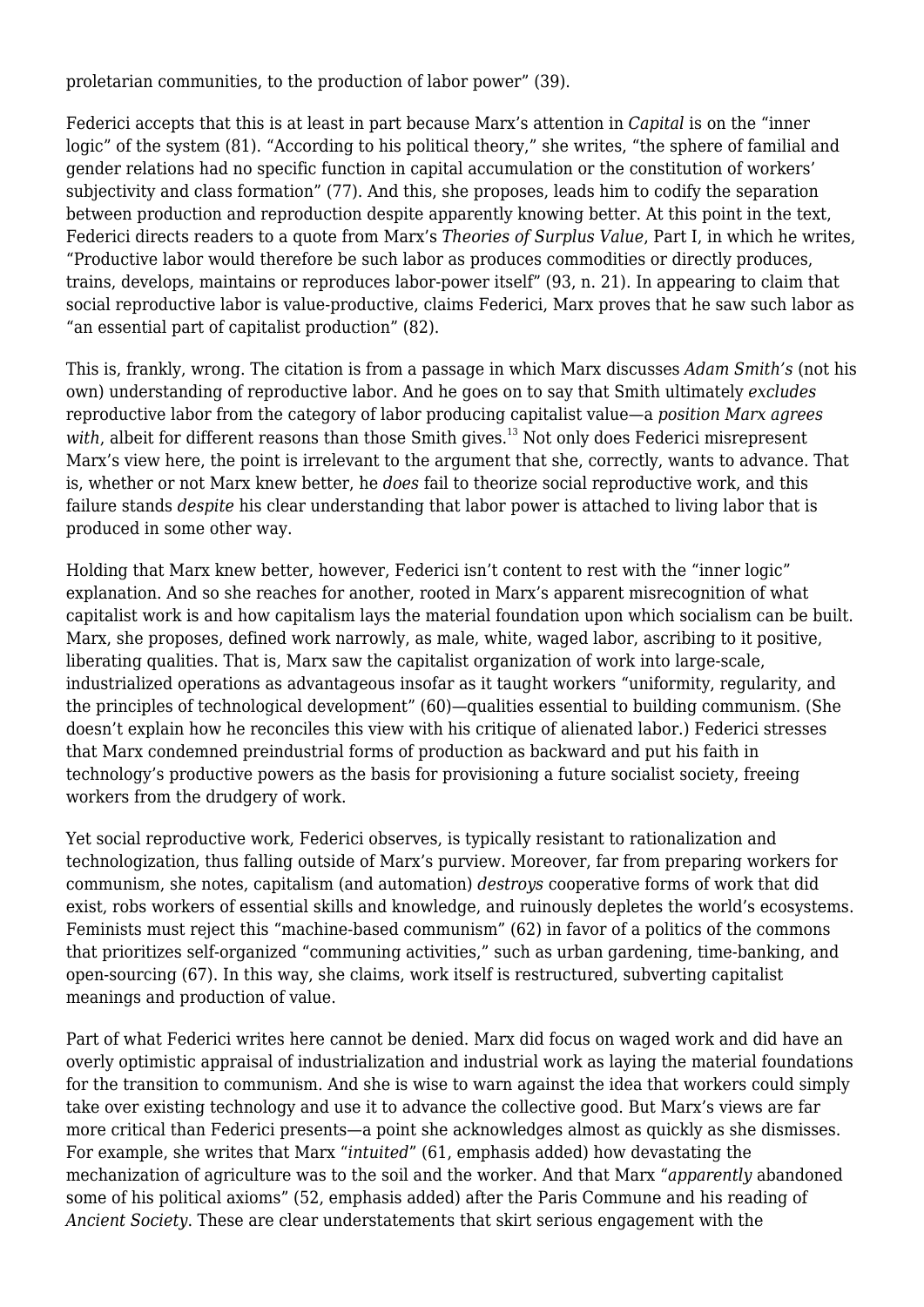scholarship of people like Kevin Anderson, Heather Brown, and John Bellamy Foster (all researchers that Federici cites).<sup>14</sup> Downplaying these and other aspects of Marx's critique is consistent with Federici's "big picture" politics but does little to promote confidence in her conclusions.<sup>15</sup>

The reader of this review will no doubt sense my ambivalence. It is difficult to make my own sweeping pronouncement about this book. While there is much I disagree with and find unconvincing in Federici's writings, I nonetheless respect and value her contribution. The left needs Federici's tireless commitment to promoting an anti-capitalist theory that highlights the centrality of social reproductive labor, especially one that doesn't shy away from questions about what liberation looks like and how to get there. And in no small way, her analytic conflations and sweeping statements can help advance a socialist critique and politics: They present an opportunity for us to clarify what are often tricky, elusive theoretical ideas and through that, to develop the political arguments that might assist the project of overturning capitalism and building a better, communal, and truly democratic world in its place. In that regard, this "return to Federici" has much to offer.

## Notes

1. It is important to bear in mind that some social reproductive labor is also capitalistically productive. I make this critique of autonomist-influenced feminism in Susan Ferguson, *Women and Work: Feminism, Labour, and Social Reproduction* (London: Pluto Press, 2020), Chpt. 8.

2. See Louise Toupin, *Wages for Housework: A History of an International Feminist Movement, 1972-77*, trans. Käthe Roth (Vancouver: UBC Press, 2018) for an account of the campaign's misinterpretation.

3. United States Census Bureau, ["National Single Parent Day, March 21, 2021,](http://www.census.gov/newsroom/stories/single-parent-day.html)"; and ["Family Fact](http://www2.census.gov/cac/nac/meetings/2017-11/LGBTQ-families-factsheet.pdf) [Sheet, November 2017](http://www2.census.gov/cac/nac/meetings/2017-11/LGBTQ-families-factsheet.pdf)".

4. Angela Davis, *Women, Race and Class* (Vintage Books, 1981). A recent study of U.S. Black families also highlights this experiential division: Chrishana M. Lloyd et al., "[Family, Economic, and](http://www.childtrends.org/publications/family-economic-and-geographic-characteristics-of-black-families-with-children) [Geographic Characteristics of Black Families with Children,"](http://www.childtrends.org/publications/family-economic-and-geographic-characteristics-of-black-families-with-children) *Child Trends*, March 5, 2021.

5. See, for example, David Roediger, *The Wages of Whiteness: Race and the Making of the American Working Class* (London: Verso, 2007) for an account that stresses that race and racism cannot be explained simply by their functionality for capital.

6. For a powerful critique of autonomist-influenced social reproduction feminism's uptake of Marxist categories, see Paula Varela, "Marxism, Autonomism, and Social Reproduction in Dispute," *Spectre* (No. 4, Fall 2021), forthcoming.

7. The "patriarchy of the wage" era is difficult to reconcile with Davis' critique that Black women have, post-slavery, always worked for a wage, performing domestic work for white households among other jobs; see Davis, *Women, Race and Class*.

8. See, for example, pp. 85-86. For more balanced assessments of working-class support for protective legislation, see the landmark essays: Johanna Brenner and Maria Ramas, "Rethinking Women's Oppression," *New Left Review* (No. 144, 1984), 33-71; and Jane Humphries, "Protective Legislation, the Capitalist State, and Working-Class Men: The Case of the 1942 Mines Regulation Act," *Feminist Review* (No. 7, 1981), 1-33.

9. Antonella Picchio, *Social Reproduction: The Political Economy of the Labour Market* (Cambridge: Cambridge University Press, 1992); Wally Seccombe, *Weathering the Storm: Working-Class Families from the Industrial Revolution to the Fertility Decline* (London: Verso, 1993); Silvia Federici, *Caliban*